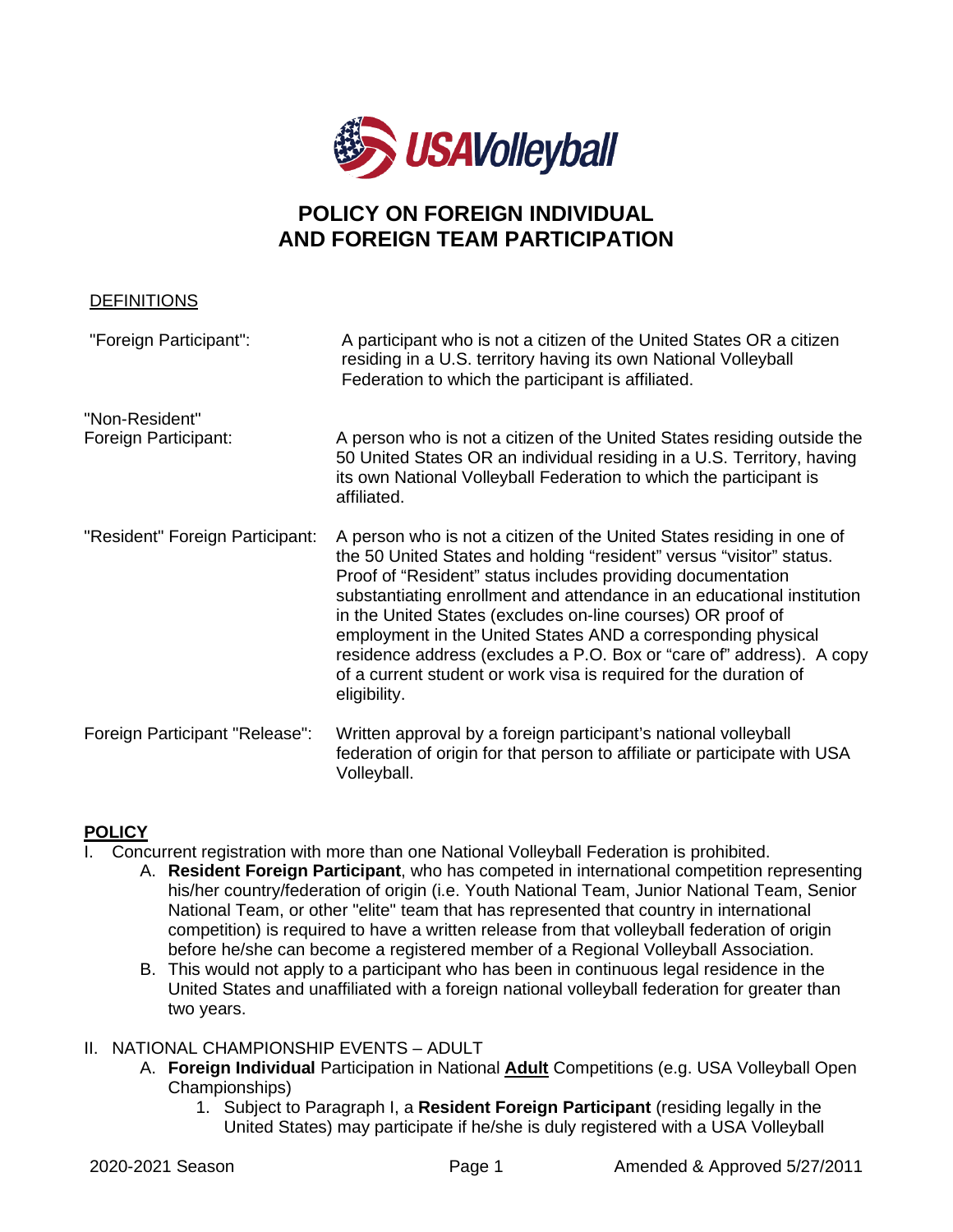Regional Volleyball Association (RVA) and follows all event participation policies and registration procedures.

- 2. A **Non-Resident Foreign Participant** may participate only with conglomerate classifications (e. g. Open and age classification tournaments) on the condition that he/she has been granted a written release from his/her national volleyball federation of origin and follows all event participation policies and registration procedures.
- 3. A **Non-Resident Foreign Participant** shall not participate on a USA Volleyball Club Team (e.g. AA, A, BB and B classification tournaments).
- B. **Foreign Team** Participation for National **Adult** Competitions (e.g. USA Volleyball Open Championships). A Foreign Team (registered with its National Volleyball Federation) may participate if it duly applies for and is accepted in compliance with the event's regulations, is not representing its country in an official capacity, and the federation of origin grants permission for participation.
- C. Each Foreign Participant (on a conglomerate team) and all members of a Foreign Team must purchase foreign participant insurance, which will be provided by USA Volleyball. The expense shall be debited to the event at cost and shall be added to the entry fee.
- D. A waiver to the foreign participant insurance fee shall be granted to Canadians who provide written proof of 24-hour health coverage valid in the United States.
- E. Each Foreign Participant and all members of a Foreign Team shall have in their possession, and shall have previously filed with the Event Director, the following documents:
	- 1. Photo identification (Driver's license, passport or comparable government issued document), and
	- 2. A signed copy of the USA Volleyball Code of Conduct and Waiver and Release of Liability (provided on page 2 of the Foreign Participant Registration form).
- III. NATIONAL CHAMPIONSHIP EVENTS JUNIOR
	- A. **Foreign Individual** Participation in National **Junior** Competitions (e.g. USA Volleyball Junior National Championships, National Invitational and all events that qualify teams for USA Junior National Volleyball Championship Events),
		- 1. Subject to Paragraph I, a **Resident Foreign Participant** (residing legally in the United States, e. g. exchange student) may participate if she/he is a duly registered member of a USA Volleyball Regional Volleyball Association (RVA) and follows all event participation policies and registration procedures.
		- 2. A **Non-Resident Foreign Participant** shall not be eligible to participate. See the Foreign Guest Coach Policy for exceptions.
	- B. **Foreign Team** Participation for National **Junior** Competitions (e.g. USA Volleyball Junior National Championships, National Invitational and all Qualifying Events)
		- 1. A Foreign Team (registered with its National Volleyball Federation) may participate if it duly applies for and is accepted in compliance with the event's regulations, is not representing its country in an official capacity, and the federation of origin grants permission for participation.
		- 2. Foreign Teams must purchase foreign participant insurance, which will be provided by USA Volleyball. The expense shall be debited to the event at cost and shall be added to the entry fee.
		- 3. A waiver to the foreign participant insurance fee shall be granted to Canadians who provide written proof of 24-hour health coverage valid in the United States.
		- 4. Each member of a Foreign Team shall have in his/her possession(s), and shall have previously filed with the Event Director, the following documents:
			- a. Photo identification (Driver's license, passport or comparable government issued document), and
			- b. A signed copy of the USA Volleyball Code of Conduct and Waiver and Release of Liability (provided on page 2 of the Foreign Participant Registration form).